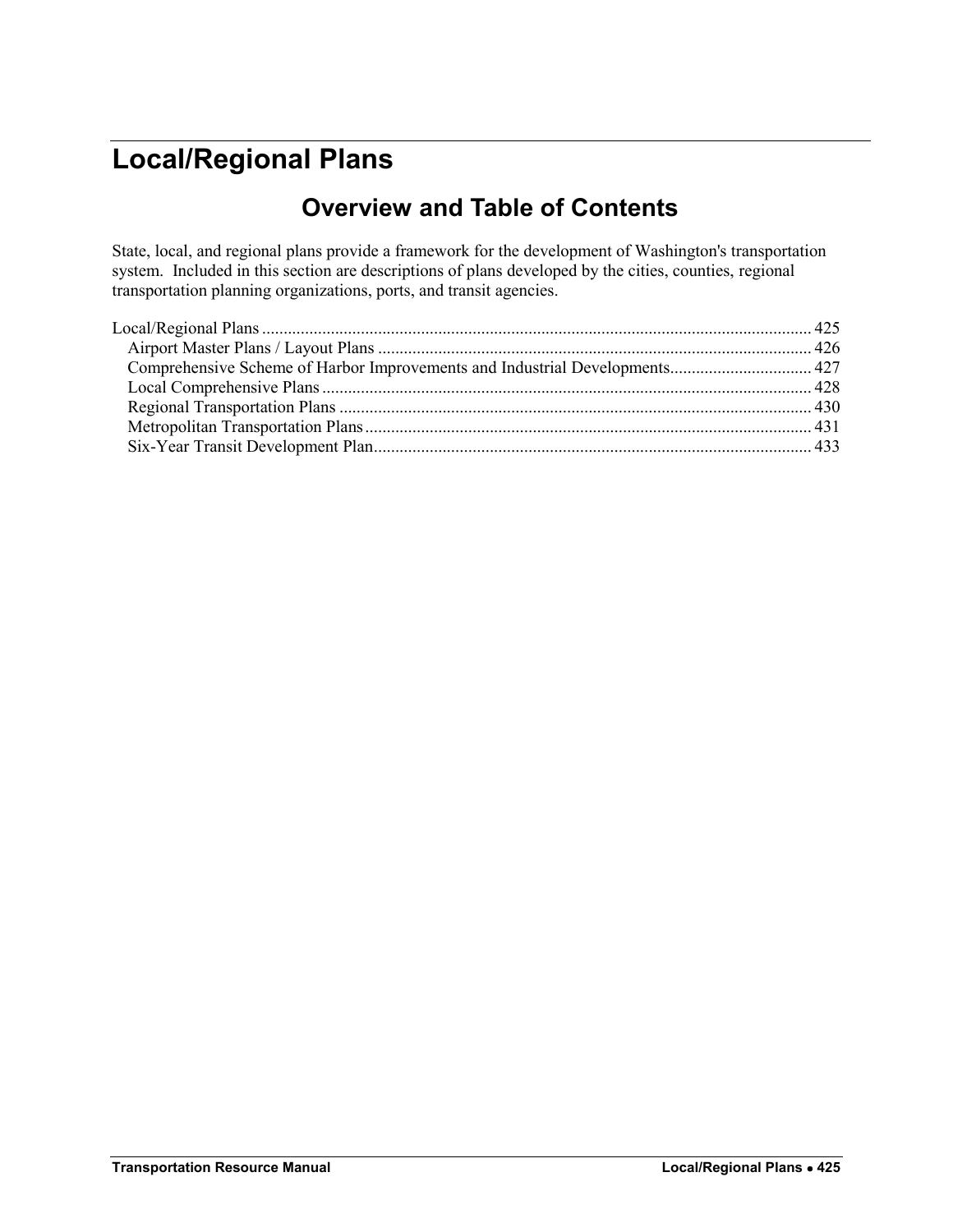<span id="page-1-0"></span>

| TITLE:              | <b>Airport Master Plans / Layout Plans</b>                                                                                                                                                                                                                    |
|---------------------|---------------------------------------------------------------------------------------------------------------------------------------------------------------------------------------------------------------------------------------------------------------|
| <b>REQUIRED BY:</b> | Washington State Department of Transportation (WSDOT) Aviation Division<br>and the Federal Aviation Administration, to address long-term airport facility<br>needs and justify development of capital improvement project funding<br>requests.                |
| PREPARED BY:        | Airport owners                                                                                                                                                                                                                                                |
| <b>APPROVED BY:</b> | Airport owners; Federal Aviation Administration, and WSDOT                                                                                                                                                                                                    |
| <b>NEXT UPDATE:</b> | Master plans are usually updated every five years; however, this is not a fixed<br>period and can be lengthened or shortened depending on the extent of change<br>occurring. Interim update work is often published in the form of an Airport Layout<br>Plan. |

- Prepared by individual airports as needed to address safety, and aviation capacity and demand.
- Identifies local, state and federal funding needs to support airport capital projects and facility needs.
- Identifies current and future airport activity and capital needs and show the ultimate development of the airport.
- Provides a development plan for meeting short-range and long-term needs.
- A plan usually consists of the following components:
	- Inventory to identify existing conditions;
	- Aviation demand forecast to identify future growth;
	- Demand-capacity analysis to assess improvement needs;
	- Land use plan to evaluate on-airport and off-airport issues;
	- Utility and facility plans to accommodate anticipated growth; and
	- Capital improvement plan that identifies needed projects and how they will be funded over a five, ten, to twenty-year period.

#### PURPOSE

 Guides future airport development that will meet safety needs and satisfy aviation demand and capacity needs in a financially feasible manner.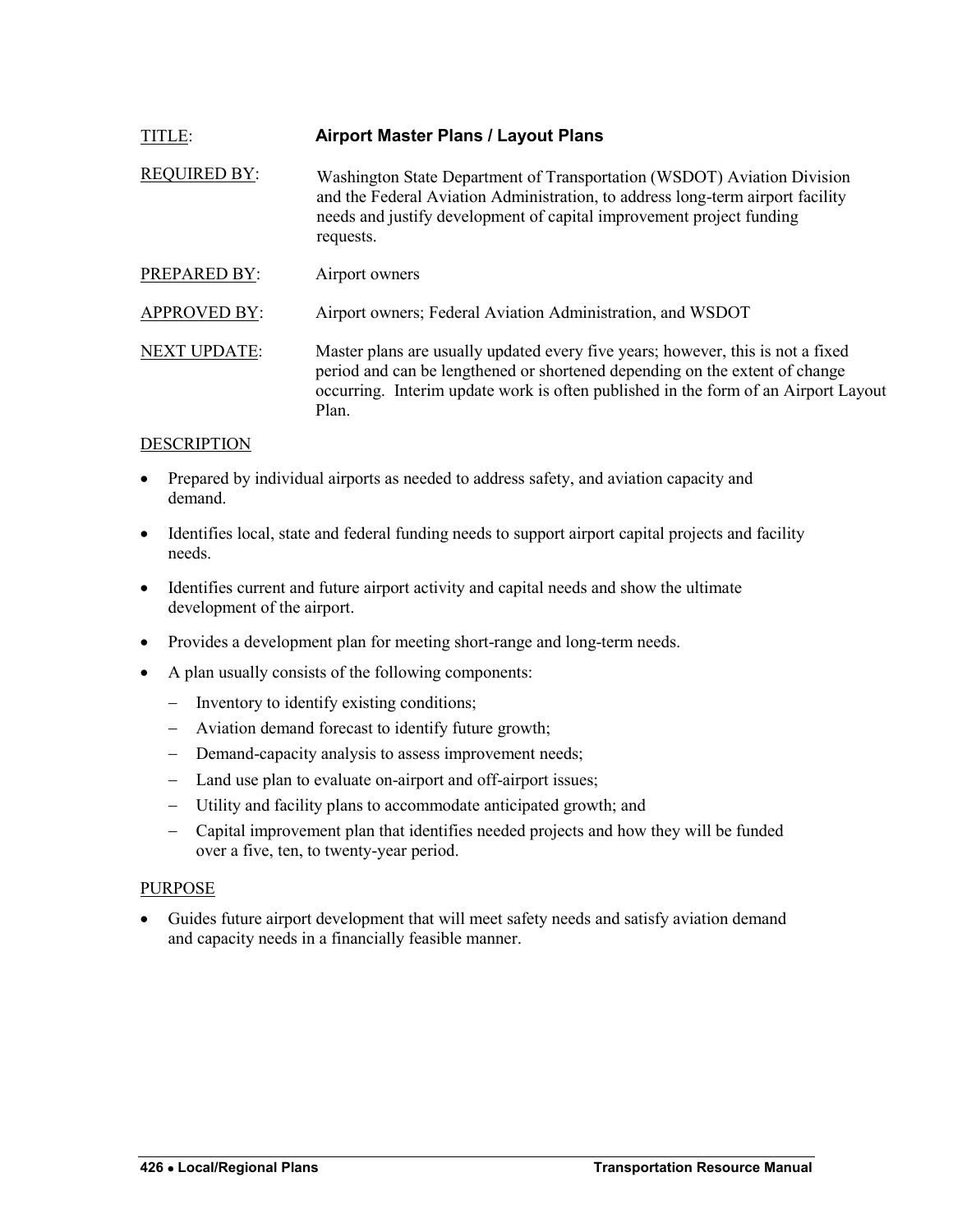## <span id="page-2-0"></span>TITLE: **Comprehensive Scheme of Harbor Improvements and Industrial Developments**

| <b>REQUIRED BY:</b> | RCW 53.20.010                                                                             |
|---------------------|-------------------------------------------------------------------------------------------|
| PREPARED BY:        | Port Districts                                                                            |
| <b>APPROVED BY:</b> | Port District Commission                                                                  |
| <b>NEXT UPDATE:</b> | No statutory requirement; updates are conducted by individual port districts as<br>needed |

## DESCRIPTION

- Required before improvements are made because every improvement must be "substantially" in accordance" with the plan
- Conducted by individual port districts.
- Identifies current and future capital needs.
- Includes a plan or description of how the port intends to implement and finance improvements.
- Requires a public hearing prior to adoption.

#### PURPOSE

- Communicates and documents the basis of the port district expenditures.
- In some cases, meets planning criteria required for obtaining state or federal matching funds.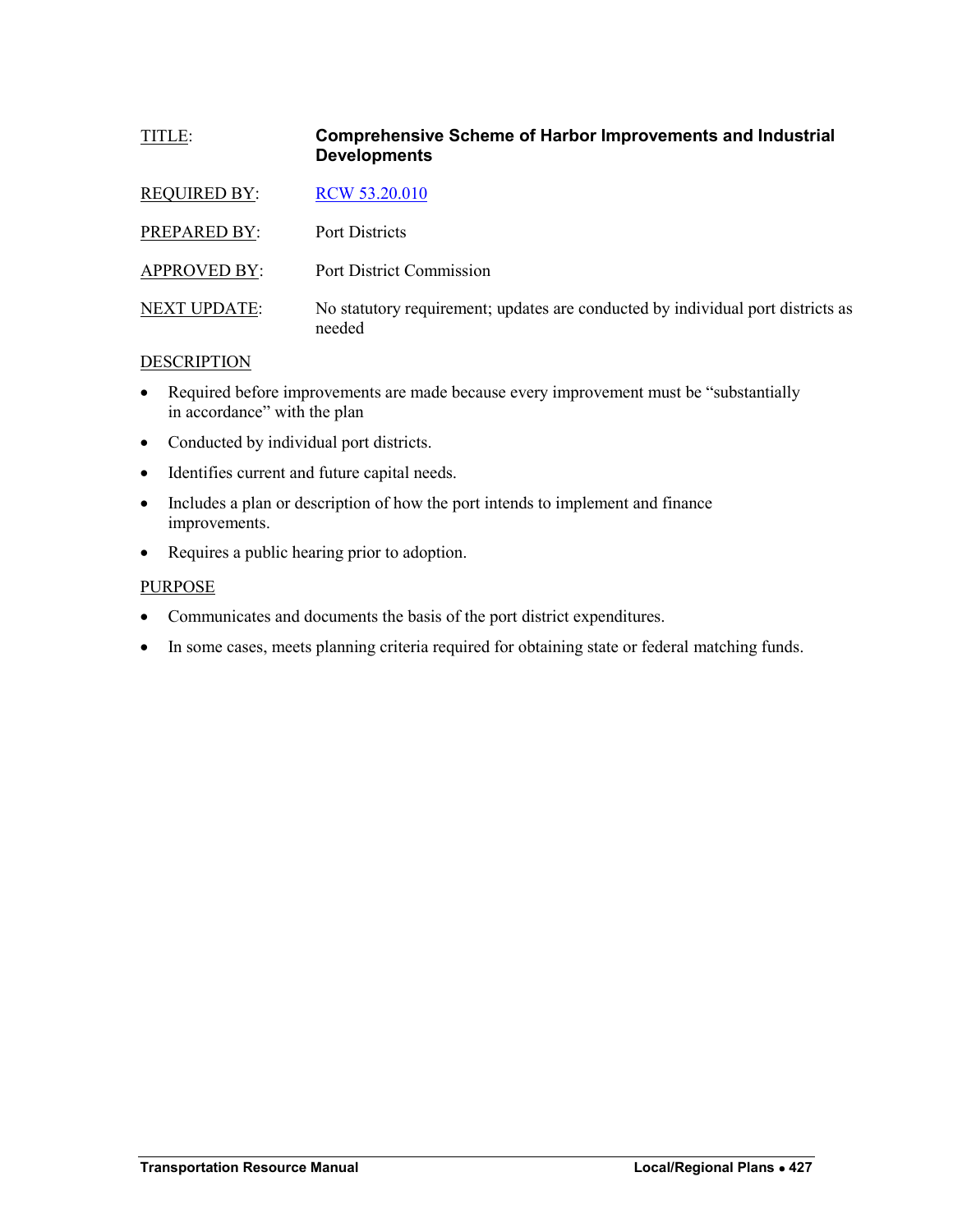<span id="page-3-0"></span>

| <b>TITLE:</b>       | <b>Local Comprehensive Plans</b>                                                                               |
|---------------------|----------------------------------------------------------------------------------------------------------------|
| <b>REQUIRED BY:</b> | Chapter 36.70A RCW                                                                                             |
| PREPARED BY:        | Applicable counties and cities                                                                                 |
| <b>APPROVED BY:</b> | County and city legislative authorities and submitted to the Washington<br><b>State Department of Commerce</b> |
| <b>NEXT UPDATE:</b> | See update schedule on following page                                                                          |

- Developed by counties or cities that are required or choose to plan under RCW 36.70A.040.
- Consists of a map or maps and descriptive text covering objectives, principles, and standards used to develop the plan.
- Must be an internally consistent document and all elements must be consistent with the future land use map, including the jurisdiction's financial plans and the plans of adjacent jurisdictions.
- Each comprehensive plan must include the following (see [RCW 36.70A.070\)](http://apps.leg.wa.gov/rcw/default.aspx?cite=36.70A.070):
	- A land use element designating the proposed general distribution and general location and extent of uses of land, including population densities, building intensities, and estimates of future population growth.
	- A housing element that includes an inventory and analysis of housing needs; policies for the preservation, improvement, and development of housing; an inventory of land available for housing; and provisions for the needs of all economic segments of the community.
	- A capital facilities plan element consisting of an inventory of existing capital facilities owned by public entities; a forecast of future needs; proposed locations and capacities of expanded or new capital facilities; a six-year financing plan; and a requirement to reassess the land use element if probable funding falls short.
	- A utilities element consisting of the general and proposed location and capacity of all existing and proposed utilities, including electrical, telecommunications, and natural gas.
	- A rural element which includes lands that are not designated for urban growth, agriculture, forest, or mineral resources; the rural element must permit land uses that are compatible with the rural character of such lands and provide for a variety of rural densities.
	- A transportation element that implements and is consistent with the land use element. The transportation element must include (a) land use assumptions used in estimating travel, (b) estimated traffic impacts to state-owned transportation facilities, (c) facilities and service needs, including level of service standards for local, regional, and state transportation facilities and a ten-year traffic forecast, (d) a multiyear financial plan that is coordinated with the Washington State Department of Transportation's 10-year Improvement and Preservation Program, (e) intergovernmental coordination efforts, (f) demand management strategies, and (g) a pedestrian and bicycle component to identify and designate planned improvements for pedestrian and bicycle facilities and corridors that address and encourage enhanced community access and promote healthy lifestyles.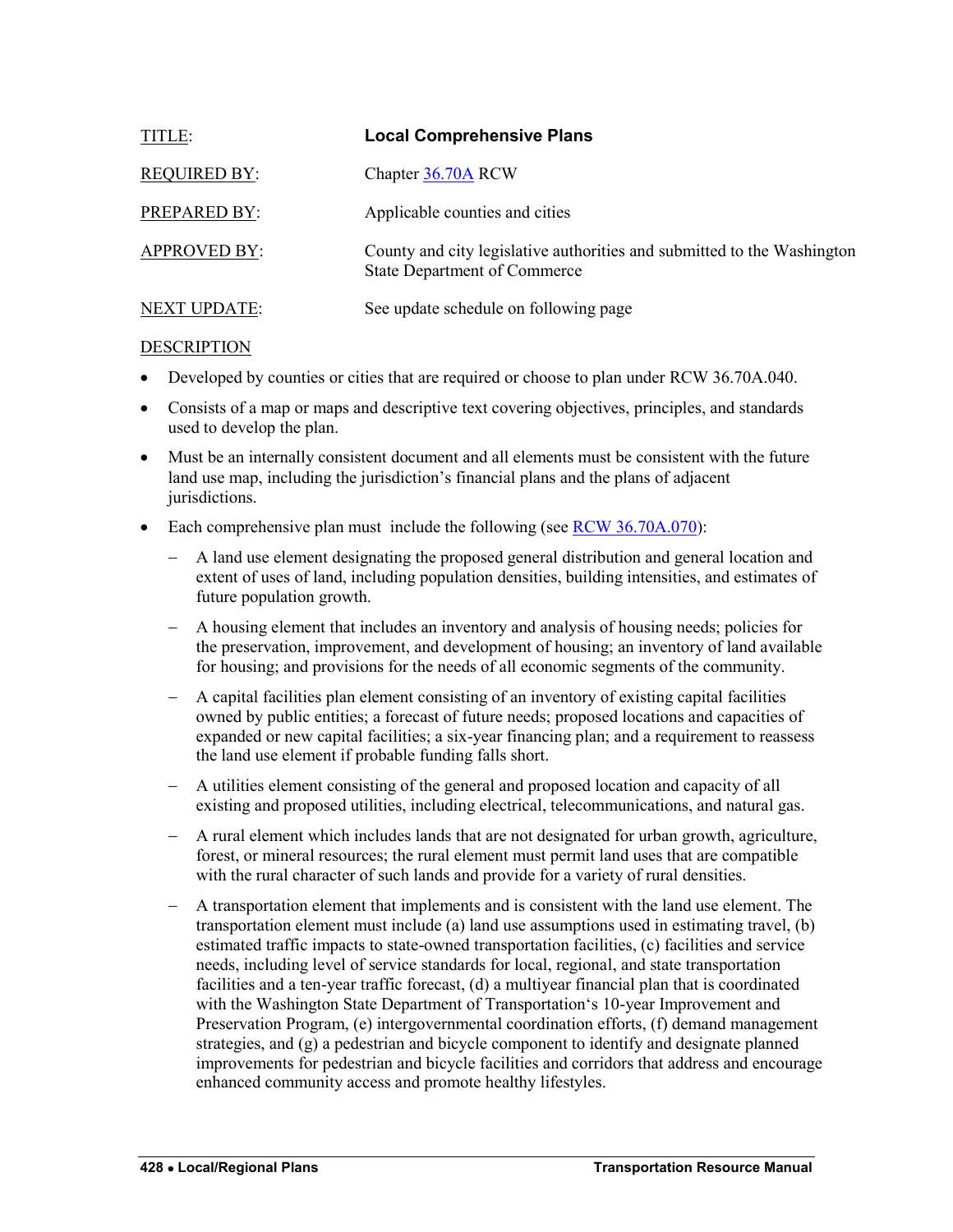- The economic development and parks and recreation elements are optional, as the state has not provided funding to assist in developing these elements. However, each is addressed in the Growth Management Act goals. If included in the comprehensive plans, these elements should include:
	- o An economic development element establishing local goals, policies, objectives, and provisions for economic growth and vitality and a high quality of life, including a summary of the local economy and its strengths and weaknesses and policies, programs, and projects to foster economic growth and development and address future needs.
	- o A parks and recreation element that implements, and is consistent with, the capital facilities plan element. The element must include estimates of parks and recreation demand for a 10-year period; an evaluation of facilities and service needs; and an evaluation of intergovernmental coordination opportunities to provide regional approaches for meeting demand.

## PURPOSE

Fulfill the requirements of state law for coordinated and planned growth.

## UPDATE SCHEDULE

The update schedule for counties and cities to take action to review and, if needed, revise their comprehensive plans and development regulations to ensure the plan and regulations comply with the requirements of GMA are located on the [Department of Commerce website.](http://www.commerce.wa.gov/Services/localgovernment/GrowthManagement/Growth-Management-Planning-Topics/Pages/GMA-Periodic-Update.aspx)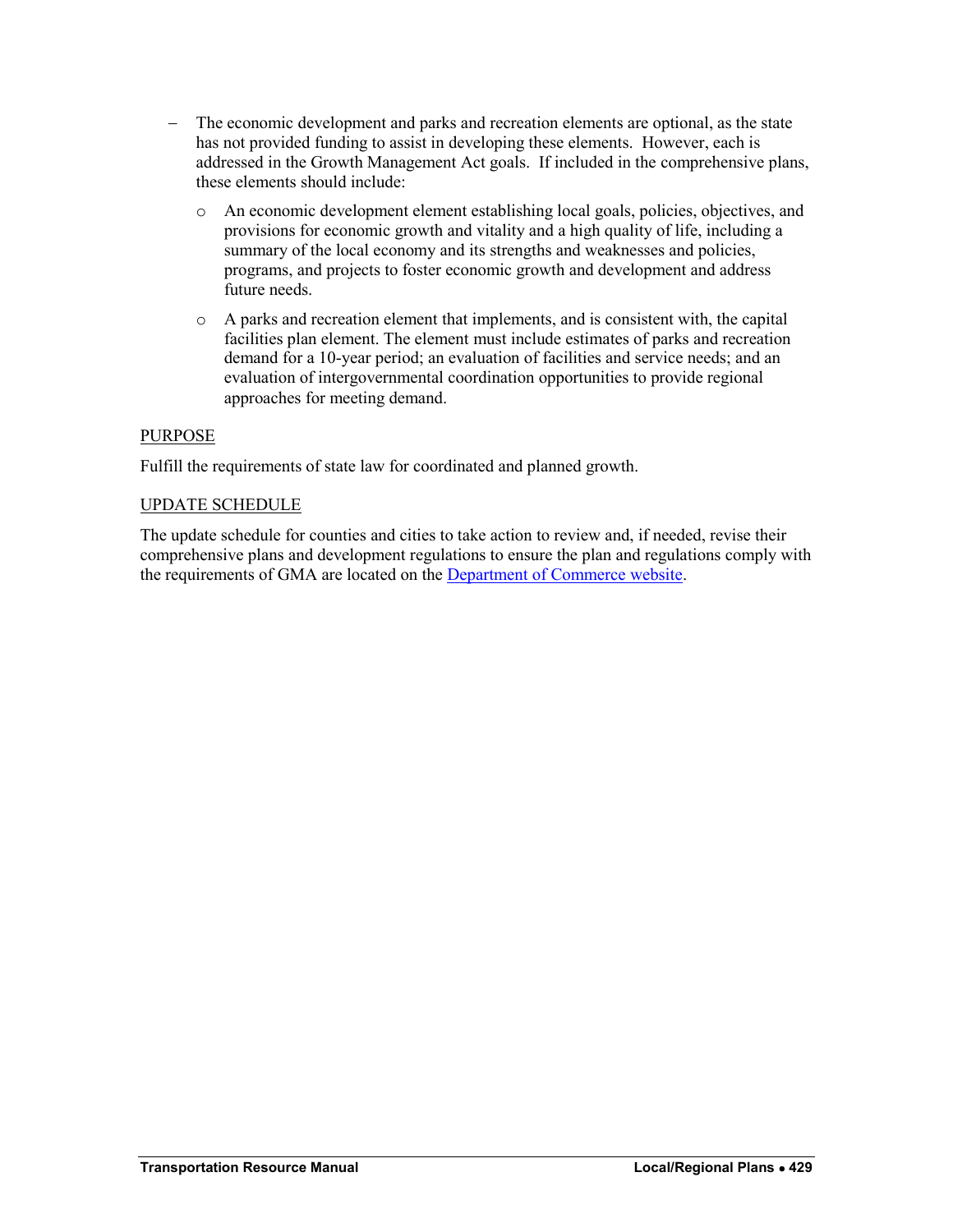<span id="page-5-0"></span>

| TITLE:              | <b>Regional Transportation Plans</b>                                                               |
|---------------------|----------------------------------------------------------------------------------------------------|
| <b>REQUIRED BY:</b> | RCW 47.80.030                                                                                      |
| <b>PREPARED BY:</b> | Regional Transportation Planning Organizations (RTPOs)                                             |
| <b>ADOPTED BY:</b>  | RTPO Policy Board and submitted biennially to the Washington State<br>Department of Transportation |
| <b>NEXT UPDATE:</b> | Ongoing in all 14 RTPOs                                                                            |

- Defines a regional transportation system within each of the RTPO's boundaries.
- Identifies existing and planned transportation facilities, services, and programs.
- Establishes level of service standards for the regional system including state highways and ferry routes and recommends strategies for achieving those levels of service standards.
- Includes a financial plan that is fiscally constrained and is based on regionally appropriate methodologies, and identifies the most cost-effective facilities, services, and programs.
- Assesses regional development patterns, capital investments, and other measures and trends.
- Sets forth a proposed regional transportation approach including capital investments, service improvements, programs, and transportation demand management measures.
- Where appropriate, sets forth the relationship of high capacity transportation providers and other public transit providers and establishes responsibility for coordination of services and facilities.

## PURPOSE

- To improve integration between transportation and comprehensive planning under chapter [36.70A](http://apps.leg.wa.gov/rcw/default.aspx?cite=36.70A) RCW and [RCW 47.80.011.](http://apps.leg.wa.gov/rcw/default.aspx?cite=47.80.011)
- To acquire the benefits of integration of local comprehensive plans and regional goals with state and local transportation programs.
- Increased coordination to ensure an efficient, effective transportation system that ensures mobility and accessibility, and addresses community needs.

Note: Ten of the 14 RTPOs also encompass at their urban cores federally mandated Metropolitan Planning Organizations which must also prepare metropolitan transportation plans under [23 CFR](http://www.gpo.gov/fdsys/pkg/CFR-2012-title23-vol1/pdf/CFR-2012-title23-vol1-sec450-322.pdf)  [§450.322.](http://www.gpo.gov/fdsys/pkg/CFR-2012-title23-vol1/pdf/CFR-2012-title23-vol1-sec450-322.pdf) (In addition, an eleventh RTPO, the Palouse RTPO, plans in coordination with the Lewis-Clark Valley MPO (LCVMPO). LCVMPO is a bi-state MPO that does not act as the lead entity of the Palouse RTPO).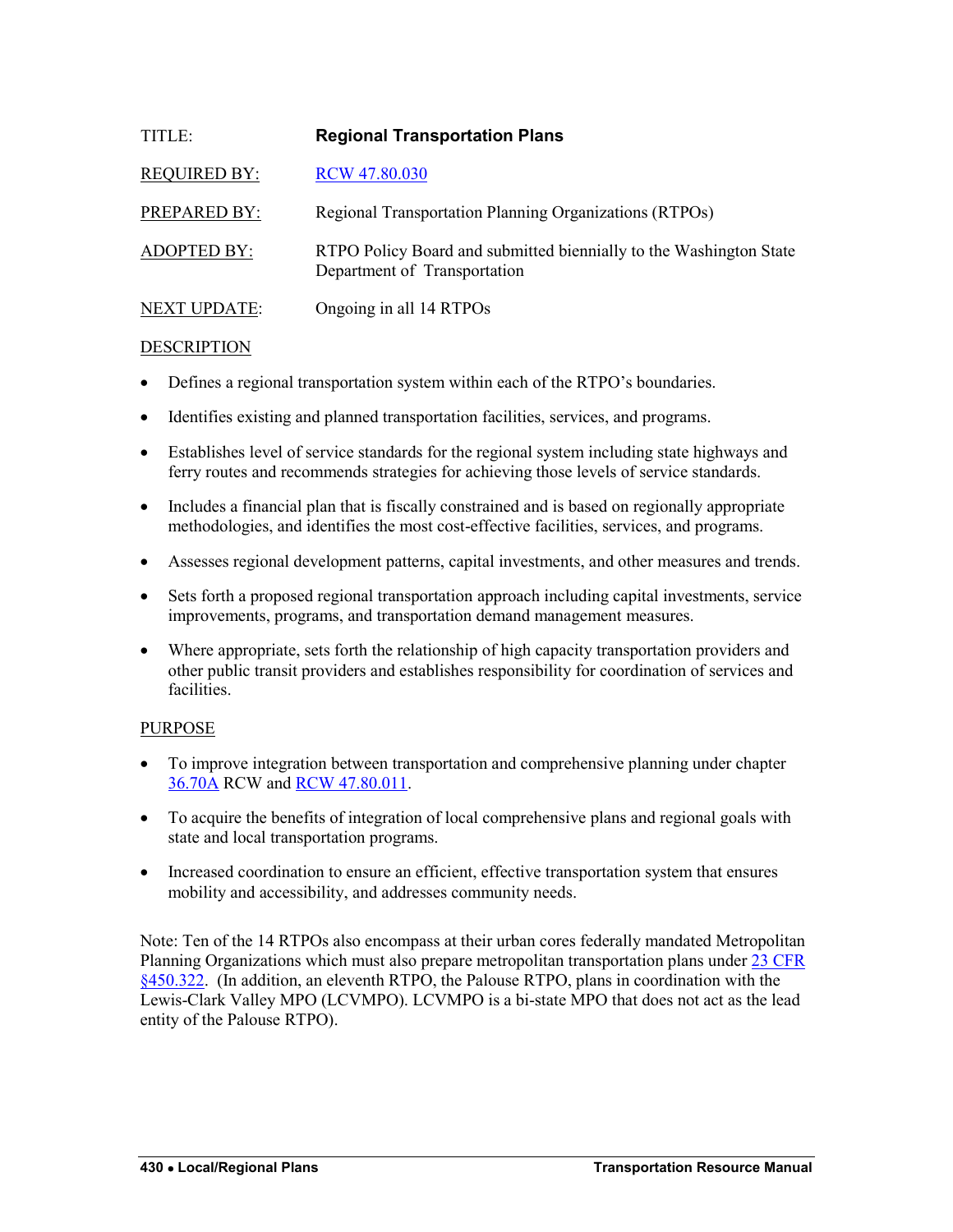<span id="page-6-0"></span>

| TITLE:              | <b>Metropolitan Transportation Plans</b>   |
|---------------------|--------------------------------------------|
| <b>REQUIRED BY:</b> | 23 USC Section 134 & 23 CFR §450.322       |
| PREPARED BY:        | Metropolitan Planning Organizations (MPOs) |
| <b>ADOPTED BY:</b>  | <b>MPO Policy Board</b>                    |
| <b>NEXT UPDATE:</b> | Ongoing in all 12 MPOs                     |

- Federal law requires Metropolitan Planning Organizations designated in areas with urban populations of 50,000 or greater to develop long-range (minimum 20-years) transportation plans, known as Metropolitan Transportation Plans or MTPs.
- Must be updated at least every four years in air-quality nonattainment and maintenance areas and at least every five years in attainment areas.
- Defines a metropolitan transportation system within each of the MPO's boundaries.
- Identifies existing or planned transportation facilities, services, and programs.
- The MTP must include both long and short-range strategies/actions that lead to the development of an integrated multimodal transportation system.
- Includes projected transportation demand for people and goods; operational and management strategies; and an assessment of capital investments for preservation in the metropolitan planning area.
- Identifies the types of potential environmental mitigation activities and potential areas for consideration.
- Describes the design concept and scope for all existing and proposed transportation facilities in sufficient detail to develop cost estimates.
- Includes a financial plan that is fiscally constrained and is based on "year of expenditure" estimated project costs.
- MAP-21 changed federal requirements for future updates; implementation rules have not yet been promulgated.

## PURPOSE

- Encourage and promote safe and efficient management, operation, and development of surface transportation systems [\[23 USC Section 134 \(a\)\]](http://www.fhwa.dot.gov/hep/legreg.htm).
- Provide for consideration of projects and strategies that will:
	- support economic vitality of the metropolitan area, especially by enabling global competiveness, productivity, and efficiency;
	- increase the safety of the transportation system for motorized and non-motorized users;
	- increase the security of the transportation system;
	- increase accessibility and mobility of people and freight;
	- protect and enhance the environment, promote energy conservation, improve the quality of life, and promote consistency between transportation improvements and State and local planned growth and economic development patterns;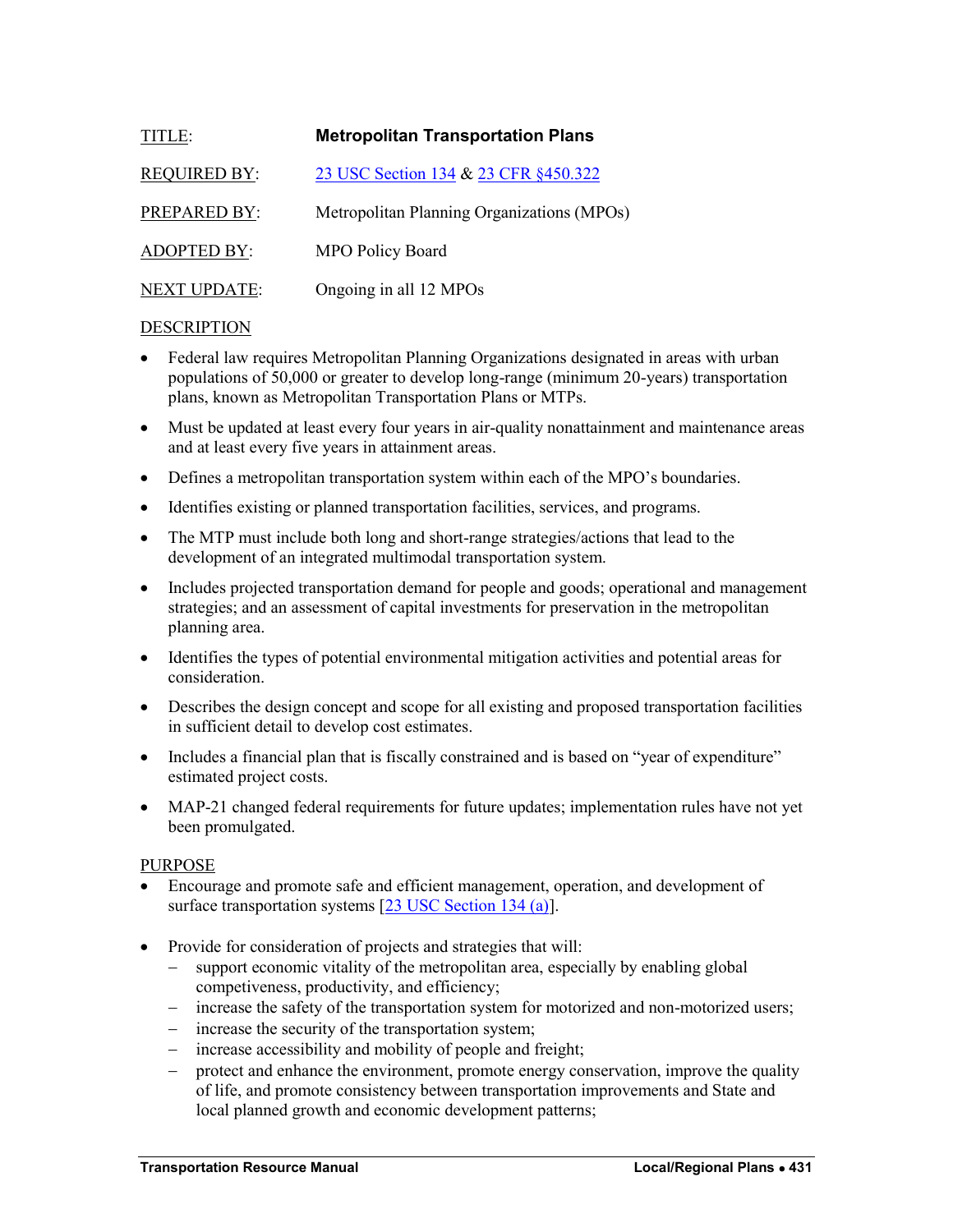- enhance the integration and connectivity of the transportation system, across modes, for people and freight;
- promote efficient system management and operation; and
- emphasize the preservation of the existing transportation system.